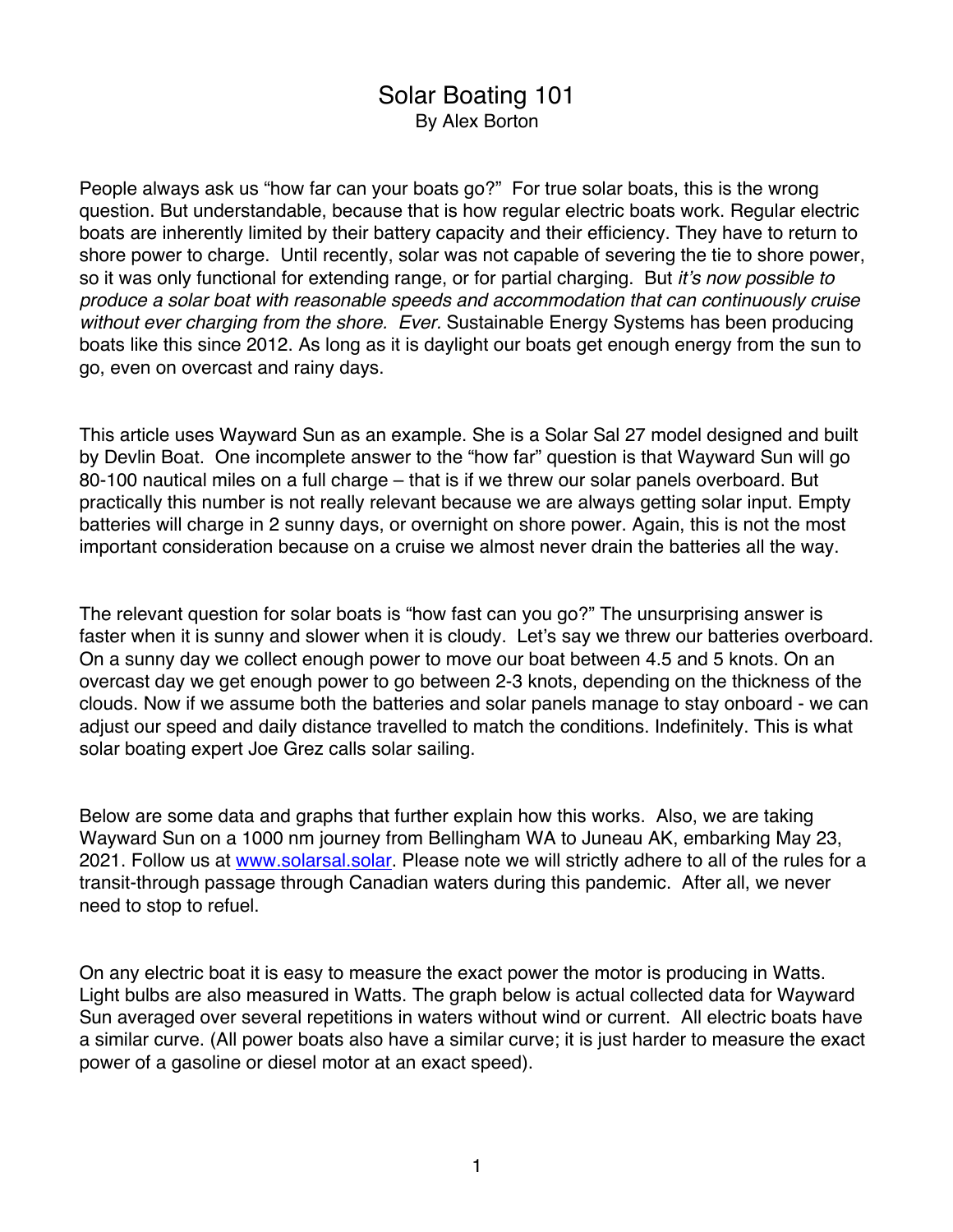Wayward Sun's Speed vs. Power curve



As you can see, Wayward Sun will go 4.5 knots at 1000 Watts and 5 knots at 1500 Watts. Doubling the power from 1500 Watts to 3000 Watts will gain just over an additional knot of speed. Add another 1500 Watts gets you only get another half knot to max out our top speed of 6.5 knots at 4500 Watts of power. For Wayward Sun, the sweet spot on the curve is around 4.5 knots. Notice that it takes only 300 Watts to move our boat at 2.5 knots.

These next graphs are predictions of insolation (incoming energy from the sun) for a given location at a given time, with a given percentage of cloud cover. These graphs are specific to Ketchikan Alaska on June 20, 2021, about the time we will arrive there. It is calibrated to the number of solar panels we have on Wayward Sun. This tool, created by Joe Grez at EP Carry, predicts the power our panels will produce.

Note that there can be a 4:1 difference in power generated under various conditions and time of the day. While this would seem to suggest poor performance on a cloudy day, remember it only takes 300 Watts to move Wayward Sun at 2.5 knots. It is the nature of our solar boats that they have a reasonable progress rate even in cloudy conditions.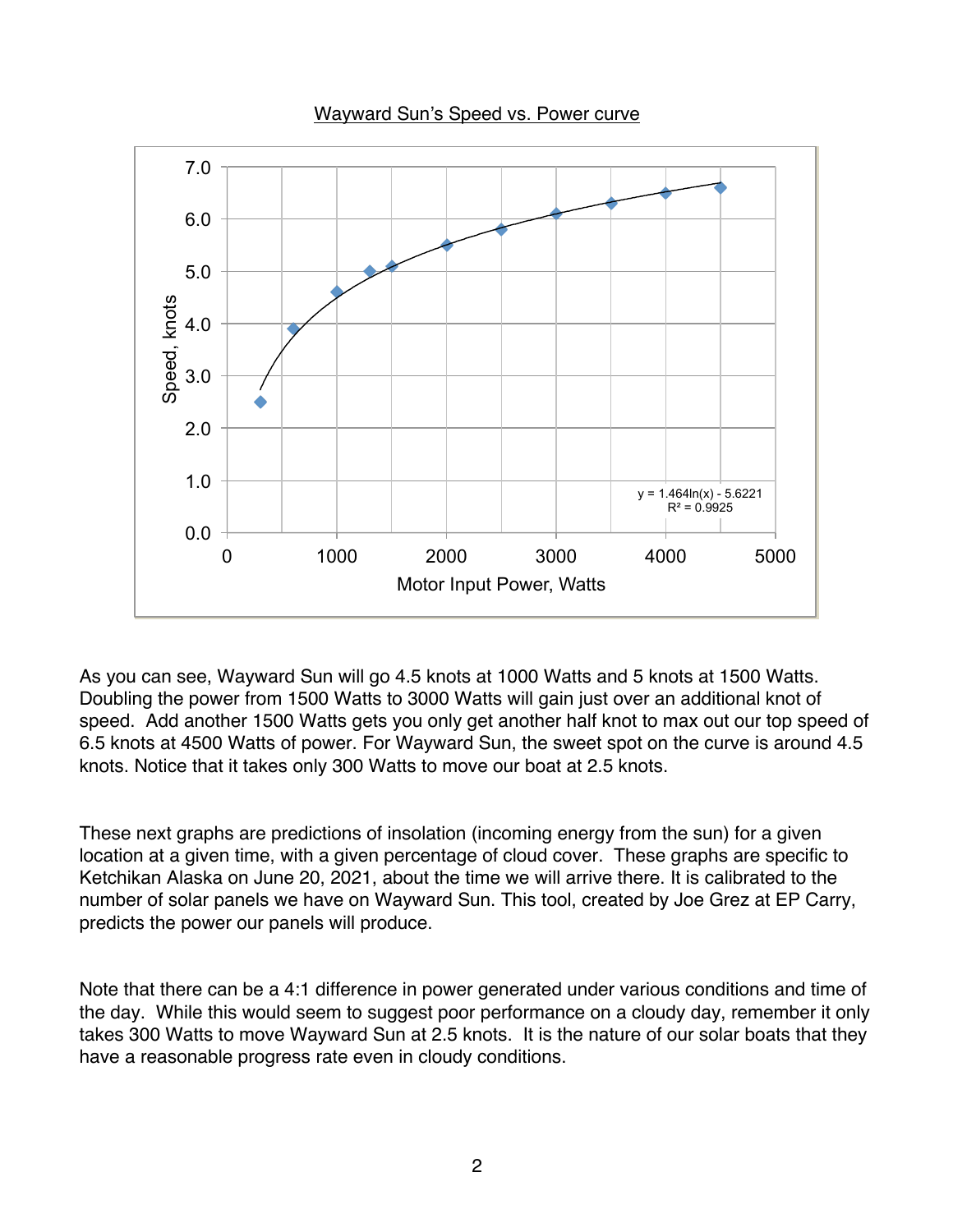